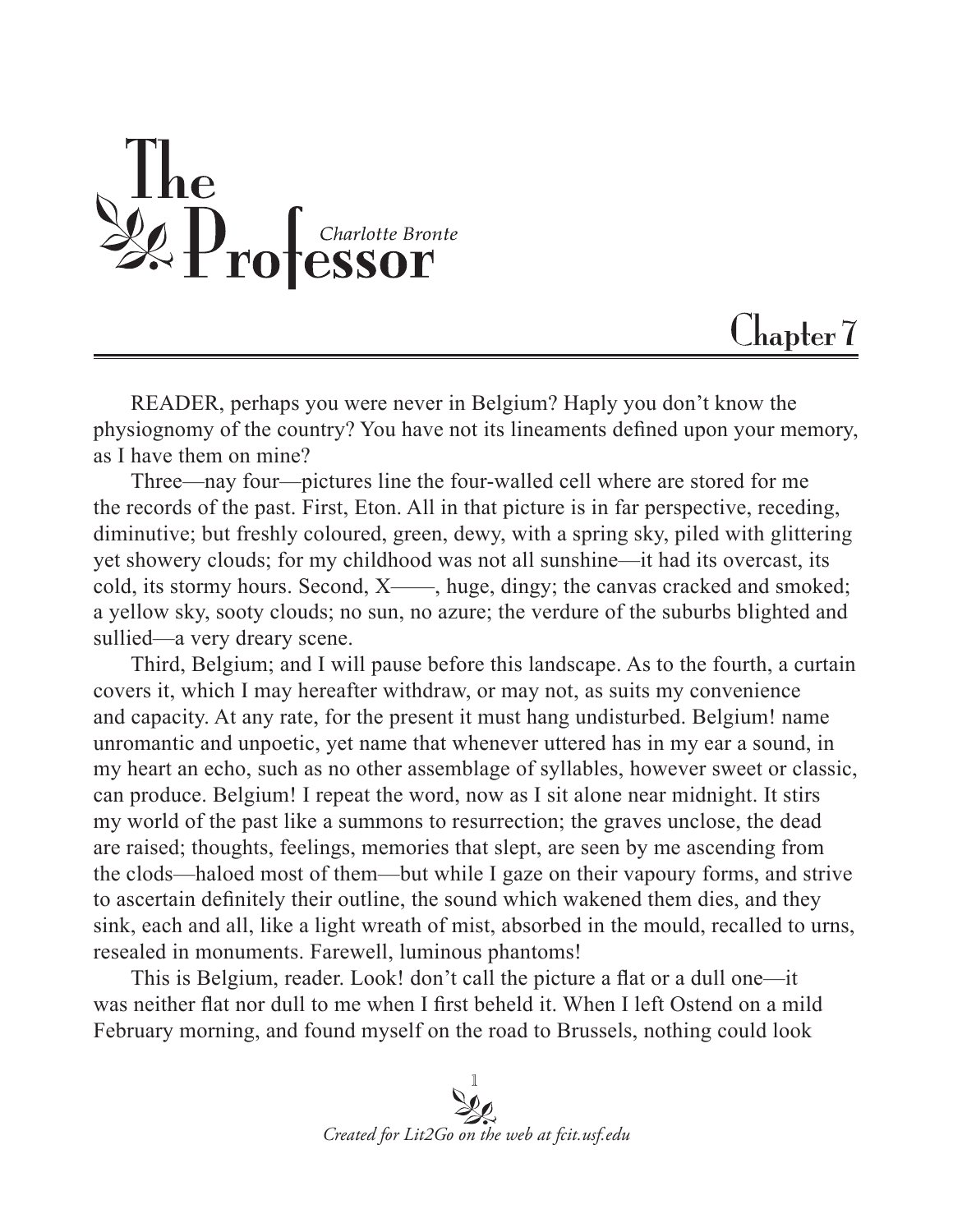vapid to me. My sense of enjoyment possessed an edge whetted to the finest, untouched, keen, exquisite. I was young; I had good health; pleasure and I had never met; no indulgence of hers had enervated or sated one faculty of my nature. Liberty I clasped in my arms for the first time, and the influence of her smile and embrace revived my life like the sun and the west wind. Yes, at that epoch I felt like a morning traveller who doubts not that from the hill he is ascending he shall behold a glorious sunrise; what if the track be strait, steep, and stony? he sees it not; his eyes are fixed on that summit, flushed already, flushed and gilded, and having gained it he is certain of the scene beyond. He knows that the sun will face him, that his chariot is even now coming over the eastern horizon, and that the herald breeze he feels on his cheek is opening for the god's career a clear, vast path of azure, amidst clouds soft as pearl and warm as flame. Difficulty and toil were to be my lot, but sustained by energy, drawn on by hopes as bright as vague, I deemed such a lot no hardship. I mounted now the hill in shade; there were pebbles, inequalities, briars in my path, but my eyes were fixed on the crimson peak above; my imagination was with the refulgent firmament beyond, and I thought nothing of the stones turning under my feet, or of the thorns scratching my face and hands.

I gazed often, and always with delight, from the window of the diligence (these, be it remembered, were not the days of trains and railroads). Well! and what did I see? I will tell you faithfully. Green, reedy swamps; fields fertile but flat, cultivated in patches that made them look like magnified kitchen-gardens; belts of cut trees, formal as pollard willows, skirting the horizon; narrow canals, gliding slow by the road-side; painted Flemish farmhouses; some very dirty hovels; a gray, dead sky; wet road, wet fields, wet house-tops: not a beautiful, scarcely a picturesque object met my eye along the whole route; yet to me, all was beautiful, all was more than picturesque. It continued fair so long as daylight lasted, though the moisture of many preceding damp days had sodden the whole country; as it grew dark, however, the rain recommenced, and it was through streaming and starless darkness my eye caught the first gleam of the lights of Brussels. I saw little of the city but its lights that night. Having alighted from the diligence, a fiacre conveyed me to the Hotel de ——, where I had been advised by a fellow-traveller to put up; having eaten a traveller's supper, I retired to bed, and slept a traveller's sleep.

Next morning I awoke from prolonged and sound repose with the impression that I was yet in  $X$ ——, and perceiving it to be broad daylight I started up, imagining that I had overslept myself and should be behind time at the counting-house. The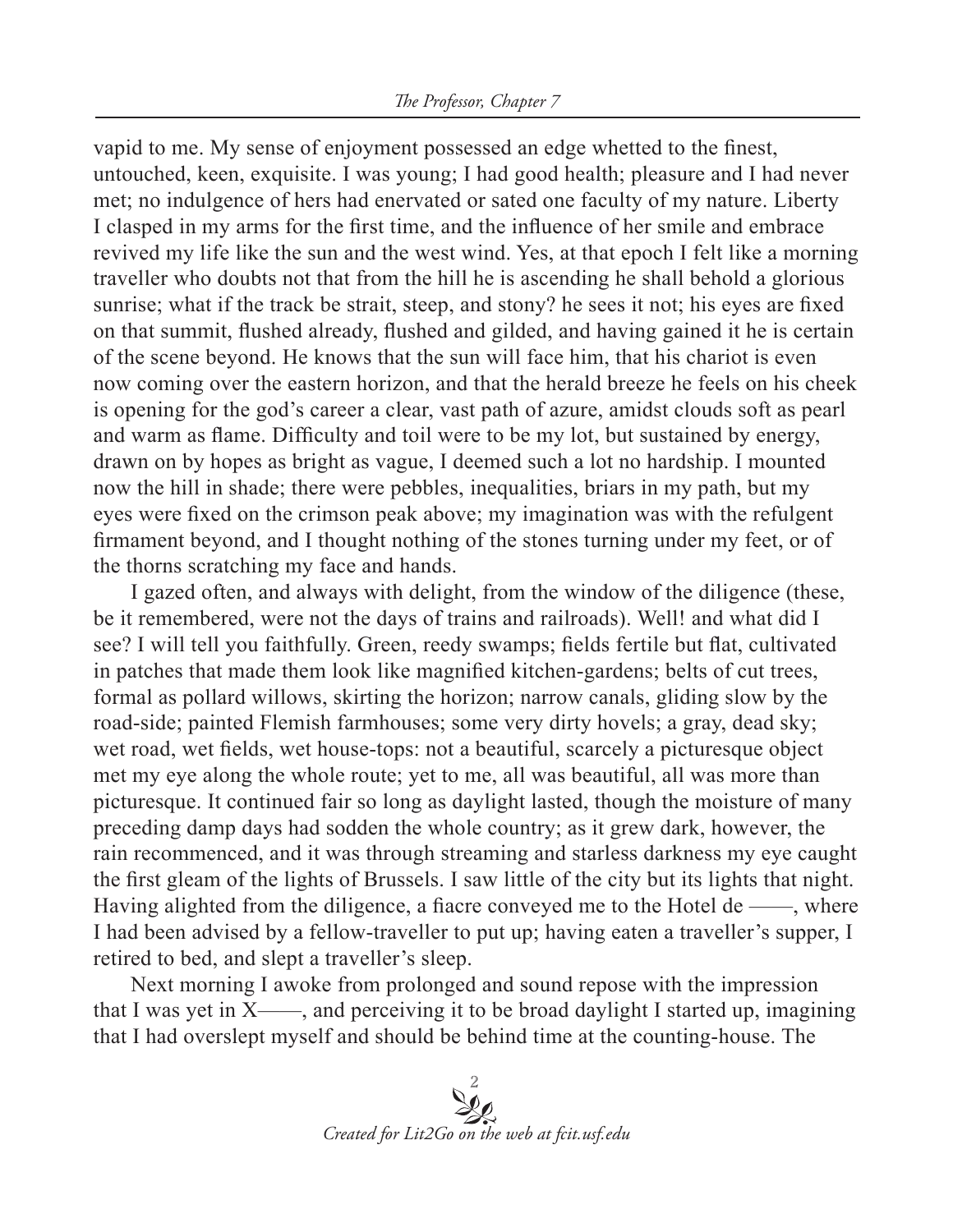momentary and painful sense of restraint vanished before the revived and reviving consciousness of freedom, as, throwing back the white curtains of my bed, I looked forth into a wide, lofty foreign chamber; how different from the small and dingy, though not uncomfortable, apartment I had occupied for a night or two at a respectable inn in London while waiting for the sailing of the packet! Yet far be it from me to profane the memory of that little dingy room! It, too, is dear to my soul; for there, as I lay in quiet and darkness, I first heard the great bell of St. Paul's telling London it was midnight, and well do I recall the deep, deliberate tones, so full charged with colossal phlegm and force. From the small, narrow window of that room, I first saw THE dome, looming through a London mist. I suppose the sensations, stirred by those first sounds, first sights, are felt but once; treasure them, Memory; seal them in urns, and keep them in safe niches! Well—I rose. Travellers talk of the apartments in foreign dwellings being bare and uncomfortable; I thought my chamber looked stately and cheerful. It had such large windows —CROISEES that opened like doors, with such broad, clear panes of glass; such a great looking-glass stood on my dressing-table —such a fine mirror glittered over the mantelpiece—the painted floor looked so clean and glossy; when I had dressed and was descending the stairs, the broad marble steps almost awed me, and so did the lofty hall into which they conducted. On the first landing I met a Flemish housemaid: she had wooden shoes, a short red petticoat, a printed cotton bedgown, her face was broad, her physiognomy eminently stupid; when I spoke to her in French, she answered me in Flemish, with an air the reverse of civil; yet I thought her charming; if she was not pretty or polite, she was, I conceived, very picturesque; she reminded me of the female figures in certain Dutch paintings I had seen in other years at Seacombe Hall.

I repaired to the public room; that, too, was very large and very lofty, and warmed by a stove; the floor was black, and the stove was black, and most of the furniture was black: yet I never experienced a freer sense of exhilaration than when I sat down at a very long, black table (covered, however, in part by a white cloth), and, having ordered breakfast, began to pour out my coffee from a little black coffee-pot. The stove might be dismal-looking to some eyes, not to mine, but it was indisputably very warm, and there were two gentlemen seated by it talking in French; impossible to follow their rapid utterance, or comprehend much of the purport of what they said—yet French, in the mouths of Frenchmen, or Belgians (I was not then sensible of the horrors of the Belgian accent) was as music to my ears. One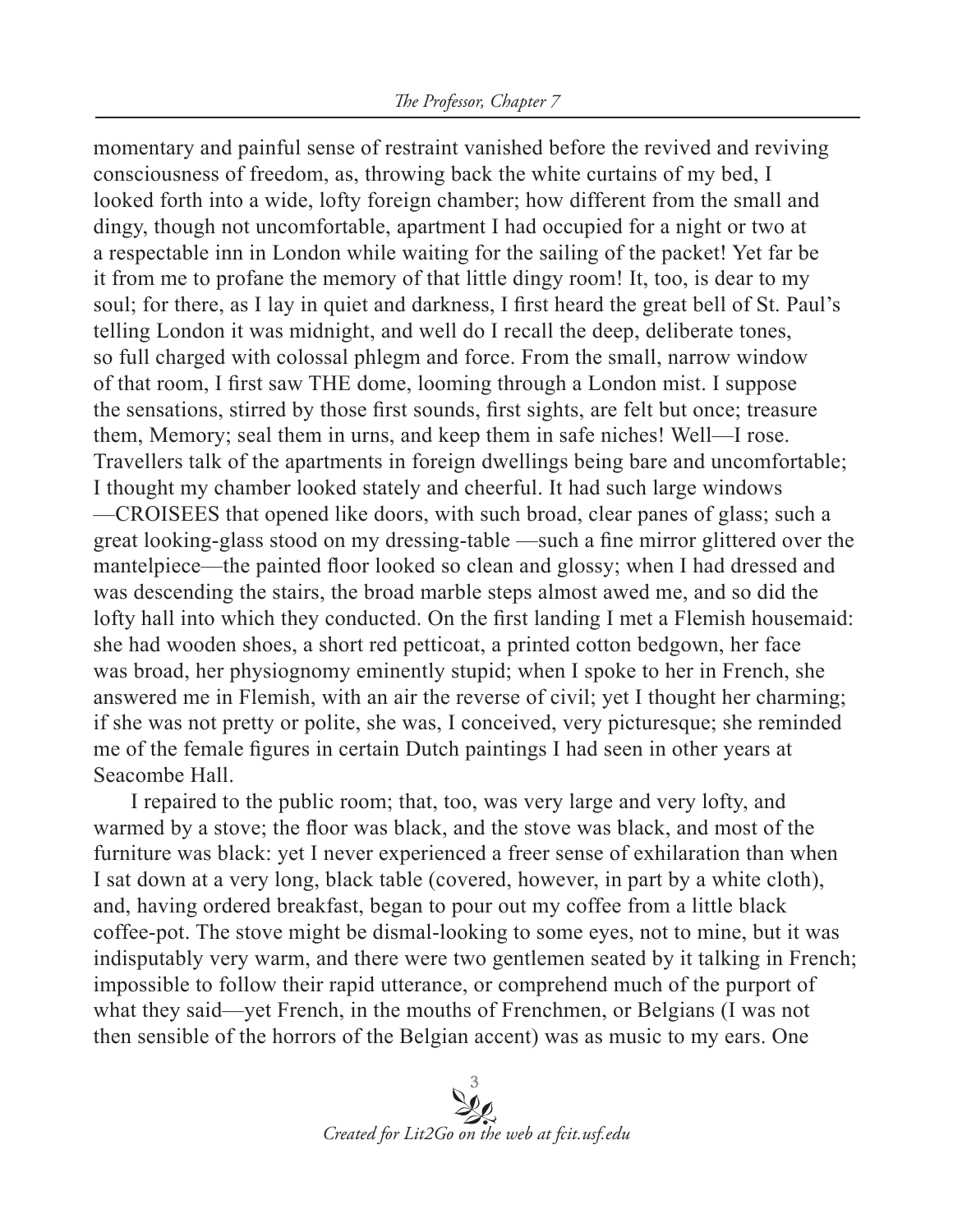of these gentlemen presently discerned me to be an Englishman—no doubt from the fashion in which I addressed the waiter; for I would persist in speaking French in my execrable South-of-England style, though the man understood English. The gentleman, after looking towards me once or twice, politely accosted me in very good English; I remember I wished to God that I could speak French as well; his fluency and correct pronunciation impressed me for the first time with a due notion of the cosmopolitan character of the capital I was in; it was my first experience of that skill in living languages I afterwards found to be so general in Brussels.

I lingered over my breakfast as long as I could; while it was there on the table, and while that stranger continued talking to me, I was a free, independent traveller; but at last the things were removed, the two gentlemen left the room; suddenly the illusion ceased, reality and business came back. I, a bondsman just released from the yoke, freed for one week from twenty-one years of constraint, must, of necessity, resume the fetters of dependency. Hardly had I tasted the delight of being without a master when duty issued her stern mandate: "Go forth and seek another service." I never linger over a painful and necessary task; I never take pleasure before business, it is not in my nature to do so; impossible to enjoy a leisurely walk over the city, though I perceived the morning was very fine, until I had first presented Mr. Hunsden's letter of introduction, and got fairly on to the track of a new situation. Wrenching my mind from liberty and delight, I seized my hat, and forced my reluctant body out of the Hotel de —— into the foreign street.

It was a fine day, but I would not look at the blue sky or at the stately houses round me; my mind was bent on one thing, finding out "Mr. Brown, Numero —, Rue Royale," for so my letter was addressed. By dint of inquiry I succeeded; I stood at last at the desired door, knocked, asked for Mr. Brown, and was admitted.

Being shown into a small breakfast-room, I found myself in the presence of an elderly gentleman—very grave, business-like, and respectable-looking. I presented Mr. Hunsden's letter; he received me very civilly. After a little desultory conversation he asked me if there was anything in which his advice or experience could be of use. I said, " Yes," and then proceeded to tell him that I was not a gentleman of fortune, travelling for pleasure, but an ex-counting-house clerk, who wanted employment of some kind, and that immediately too. He replied that as a friend of Mr. Hunsden's he would be willing to assist me as well as he could. After some meditation he named a place in a mercantile house at Liege, and another in a bookseller's shop at Louvain.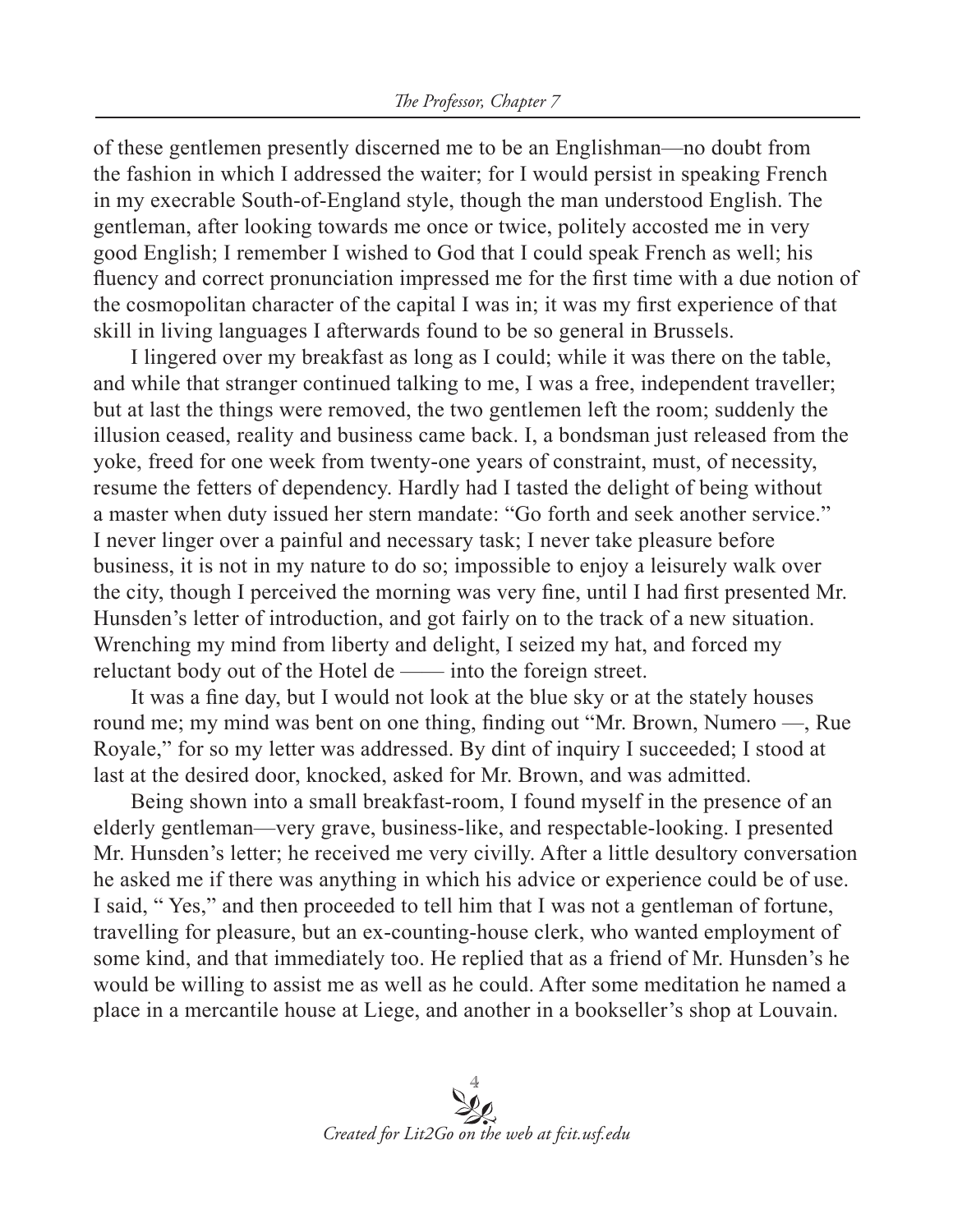"Clerk and shopman!" murmured I to myself. "No." I shook my head. I had tried the high stool; I hated it; I believed there were other occupations that would suit me better; besides I did not wish to leave Brussels.

"I know of no place in Brussels," answered Mr. Brown, "unless indeed you were disposed to turn your attention to teaching. I am acquainted with the director of a large establishment who is in want of a professor of English and Latin."

I thought two minutes, then I seized the idea eagerly.

"The very thing, sir!" said I.

"But," asked he, "do you understand French well enough to teach Belgian boys English?"

Fortunately I could answer this question in the affirmative; having studied French under a Frenchman, I could speak the language intelligibly though not fluently. I could also read it well, and write it decently.

"Then," pursued Mr. Brown, "I think I can promise you the place, for Monsieur Pelet will not refuse a professor recommended by me; but come here again at five o'clock this afternoon, and I will introduce you to him."

The word "professor" struck me. "I am not a professor," said I.

"Oh," returned Mr. Brown, "professor, here in Belgium, means a teacher, that is all."

My conscience thus quieted, I thanked Mr. Brown, and, for the present, withdrew. This time I stepped out into the street with a relieved heart; the task I had imposed on myself for that day was executed. I might now take some hours of holiday. I felt free to look up. For the first time I remarked the sparkling clearness of the air, the deep blue of the sky, the gay clean aspect of the white-washed or painted houses; I saw what a fine street was the Rue Royale, and, walking leisurely along its broad pavement, I continued to survey its stately hotels, till the palisades, the gates, and trees of the park appearing in sight, offered to my eye a new attraction. I remember, before entering the park, I stood awhile to contemplate the statue of General Belliard, and then I advanced to the top of the great staircase just beyond, and I looked down into a narrow back street, which I afterwards learnt was called the Rue d'Isabelle. I well recollect that my eye rested on the green door of a rather large house opposite, where, on a brass plate, was inscribed, "Pensionnat de Demoiselles." Pensionnat! The word excited an uneasy sensation in my mind; it seemed to speak of restraint. Some of the demoiselles, externats no doubt, were at that moment issuing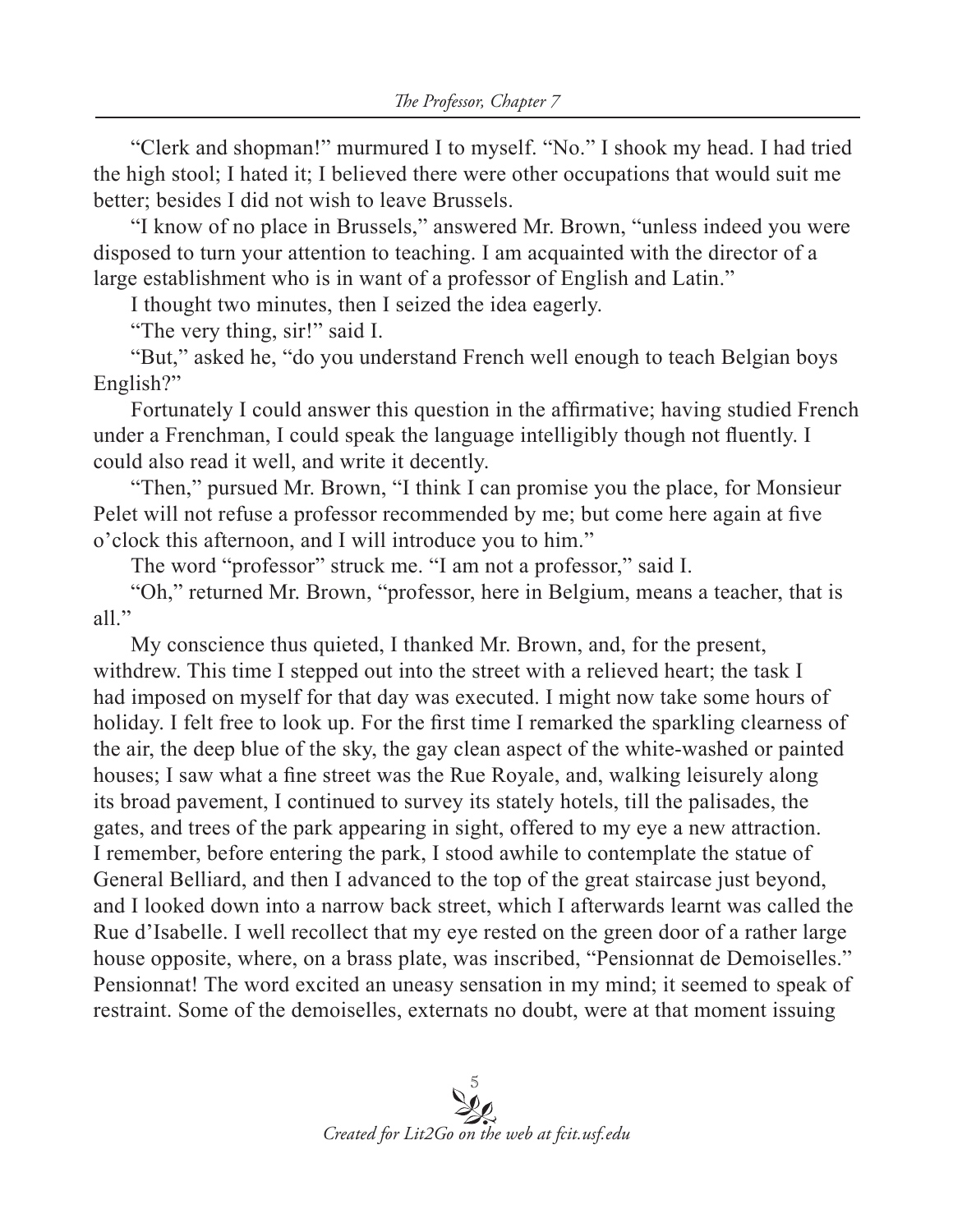from the door—I looked for a pretty face amongst them, but their close, little French bonnets hid their features; in a moment they were gone.

I had traversed a good deal of Brussels before five o'clock arrived, but punctually as that hour struck I was again in the Rue Royale. Re-admitted to Mr. Brown's breakfast-room, I found him, as before, seated at the table, and he was not alone—a gentleman stood by the hearth. Two words of introduction designated him as my future master. "M. Pelet, Mr. Crimsworth; Mr. Crimsworth, M. Pelet" a bow on each side finished the ceremony. I don't know what sort of a bow I made; an ordinary one, I suppose, for I was in a tranquil, commonplace frame of mind; I felt none of the agitation which had troubled my first interview with Edward Crimsworth. M. Pelet's bow was extremely polite, yet not theatrical, scarcely French; he and I were presently seated opposite to each other. In a pleasing voice, low, and, out of consideration to my foreign ears, very distinct and deliberate, M. Pelet intimated that he had just been receiving from "le respectable M. Brown," an account of my attainments and character, which relieved him from all scruple as to the propriety of engaging me as professor of English and Latin in his establishment; nevertheless, for form's sake, he would put a few questions to test; my powers. He did, and expressed in flattering terms his satisfaction at my answers. The subject of salary next came on; it was fixed at one thousand francs per annum, besides board and lodging. "And in addition," suggested M. Pelet, "as there will be some hours in each day during which your services will not be required in my establishment, you may, in time, obtain employment in other seminaries, and thus turn your vacant moments to profitable account."

I thought this very kind, and indeed I found afterwards that the terms on which M. Pelet had engaged me were really liberal for Brussels; instruction being extremely cheap there on account of the number of teachers. It was further arranged that I should be installed in my new post the very next day, after which M. Pelet and I parted.

Well, and what was he like? and what were my impressions concerning him? He was a man of about forty years of age, of middle size, and rather emaciated figure; his face was pale, his cheeks were sunk, and his eyes hollow; his features were pleasing and regular, they had a French turn (for M. Pelet was no Fleming, but a Frenchman both by birth and parentage), yet the degree of harshness inseparable from Gallic lineaments was, in his case, softened by a mild blue eye, and a melancholy, almost suffering, expression of countenance; his physiognomy was "fine et spirituelle." I use

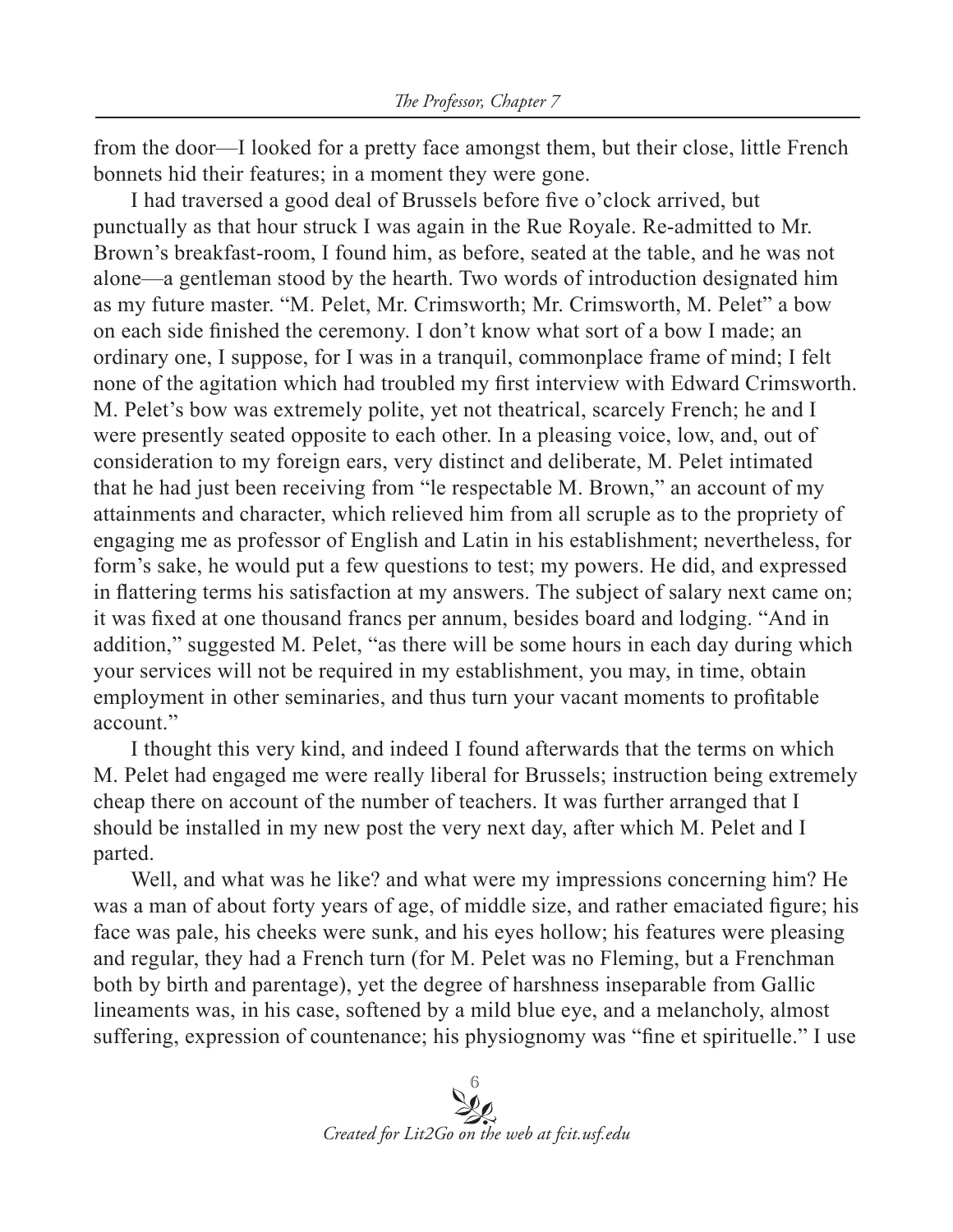two French words because they define better than any English terms the species of intelligence with which his features were imbued. He was altogether an interesting and prepossessing personage. I wondered only at the utter absence of all the ordinary characteristics of his profession, and almost feared he could not be stern and resolute enough for a schoolmaster. Externally at least M. Pelet presented an absolute contrast to my late master, Edward Crimsworth.

Influenced by the impression I had received of his gentleness, I was a good deal surprised when, on arriving the next day at my new employer's house, and being admitted to a first view of what was to be the sphere of my future labours, namely the large, lofty, and well lighted schoolrooms, I beheld a numerous assemblage of pupils, boys of course, whose collective appearance showed all the signs of a full, flourishing, and well-disciplined seminary. As I traversed the classes in company with M. Pelet, a profound silence reigned on all sides, and if by chance a murmur or a whisper arose, one glance from the pensive eye of this most gentle pedagogue stilled it instantly. It was astonishing, I thought, how so mild a check could prove so effectual. When I had perambulated the length and breadth of the classes, M. Pelet turned and said to me—

"Would you object to taking the boys as they are, and testing their proficiency in English?"

The proposal was unexpected. I had thought I should have been allowed at least 3 days to prepare; but it is a bad omen to commence any career by hesitation, so I just stepped to the professor's desk near which we stood, and faced the circle of my pupils. I took a moment to collect my thoughts, and likewise to frame in French the sentence by which I proposed to open business. I made it as short as possible:—

"Messieurs, prenez vos livres de lecture."

"Anglais ou Francais, monsieur?" demanded a thickset, moon-faced young Flamand in a blouse. The answer was fortunately easy:—

"Anglais."

I determined to give myself as little trouble as possible in this lesson; it would not do yet to trust my unpractised tongue with the delivery of explanations; my accent and idiom would be too open to the criticisms of the young gentlemen before me, relative to whom I felt already it would be necessary at once to take up an advantageous position, and I proceeded to employ means accordingly.

"Commencez!" cried I, when they had all produced their books. The moon-faced youth (by name Jules Vanderkelkov, as I afterwards learnt) took the first sentence.

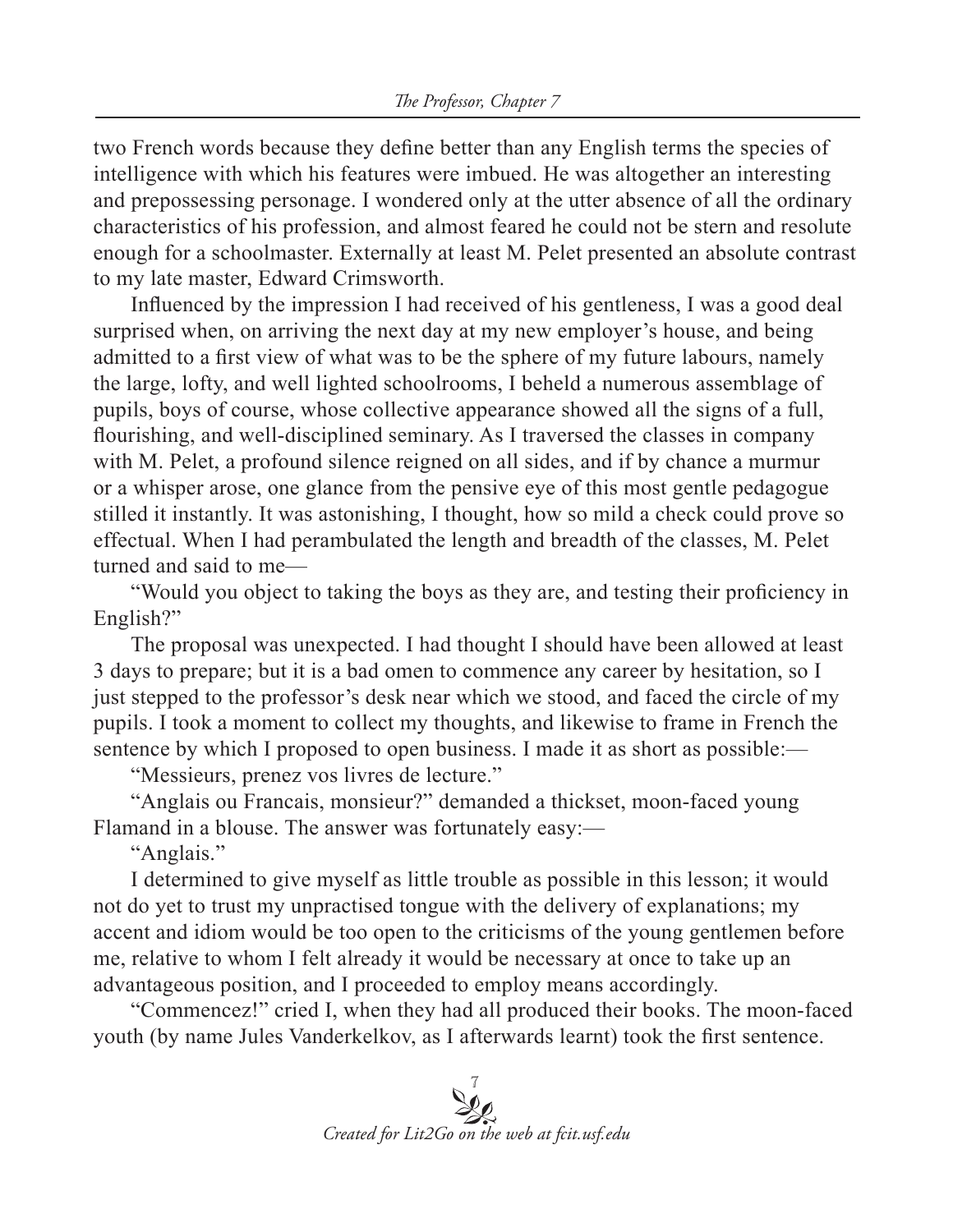The "livre de lecture" was the "Vicar of Wakefield," much used in foreign schools because it is supposed to contain prime samples of conversational English; it might, however, have been a Runic scroll for any resemblance the words, as enunciated by Jules, bore to the language in ordinary use amongst the natives of Great Britain. My God! how he did snuffle, snort, and wheeze! All he said was said in his throat and nose, for it is thus the Flamands speak, but I heard him to the end of his paragraph without proffering a word of correction, whereat he looked vastly self-complacent, convinced, no doubt, that he had acquitted himself like a real born and bred "Anglais." In the same unmoved silence I listened to a dozen in rotation, and when the twelfth had concluded with splutter, hiss, and mumble, I solemnly laid down the book.

"Arretez!" said I. There was a pause, during which I regarded them all with a steady and somewhat stern gaze; a dog, if stared at hard enough and long enough, will show symptoms of embarrassment, and so at length did my bench of Belgians. Perceiving that some of the faces before me were beginning to look sullen, and others ashamed, I slowly joined my hands, and ejaculated in a deep "voix de poitrine"—

"Comme c'est affreux!"

They looked at each other, pouted, coloured, swung their heels; they were not pleased, I saw, but they were impressed, and in the way I wished them to be. Having thus taken them down a peg in their self-conceit, the next step was to raise myself in their estimation; not a very easy thing, considering that I hardly dared to speak for fear of betraying my own deficiencies.

"Ecoutez, messieurs!" said I, and I endeavoured to throw into my accents the compassionate tone of a superior being, who, touched by the extremity of the helplessness, which at first only excited his scorn, deigns at length to bestow aid. I then began at the very beginning of the "Vicar of Wakefield," and read, in a slow, distinct voice, some twenty pages, they all the while sitting mute and listening with fixed attention; by the time I had done nearly an hour had elapsed. I then rose and said:—

"C'est assez pour aujourd'hui, messieurs; demain nous recommencerons, et j'espere que tout ira bien."

With this oracular sentence I bowed, and in company with M. Pelet quitted the school-room.

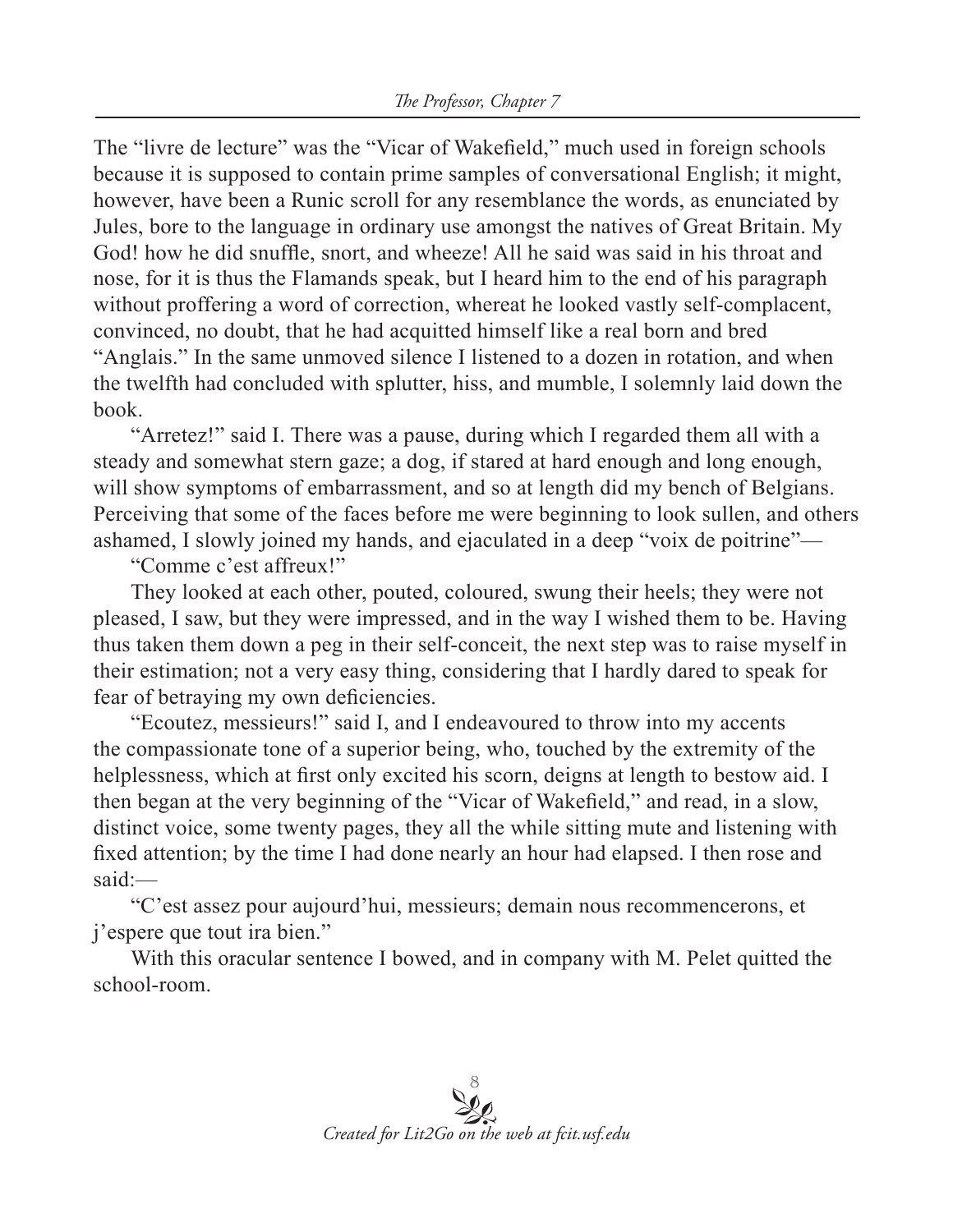"C'est bien! c'est tres bien!" said my principal as we entered his parlour. "Je vois que monsieur a de l'adresse; cela, me plait, car, dans l'instruction, l'adresse fait tout autant que le savoir."

>From the parlour M. Pelet conducted me to my apartment, my "chambre," as Monsieur said with a certain air of complacency. It was a very small room, with an excessively small bed, but M. Pelet gave me to understand that I was to occupy it quite alone, which was of course a great comfort. Yet, though so limited in dimensions, it had two windows. Light not being taxed in Belgium, the people never grudge its admission into their houses; just here, however, this observation is not very APROPOS, for one of these windows was boarded up; the open windows looked into the boys' playground. I glanced at the other, as wondering what aspect it would present if disencumbered of the boards. M. Pelet read, I suppose, the expression of my eye; he explained:—

"La fenetre fermee donne sur un jardin appartenant a un pensionnat de demoiselles," said he, "et les convenances exigent —enfin, vous comprenez—n'estce pas, monsieur?"

"Oui, oui," was my reply, and I looked of course quite satisfied; but when M. Pelet had retired and closed the door after him, the first thing I did was to scrutinize closely the nailed boards, hoping to find some chink or crevice which I might enlarge, and so get a peep at the consecrated ground. My researches were vain, for the boards were well joined and strongly nailed. It is astonishing how disappointed I felt. I thought it would have been so pleasant to have looked out upon a garden planted with flowers and trees, so amusing to have watched the demoiselles at their play; to have studied female character in a variety of phases, myself the while sheltered from view by a modest muslin curtain, whereas, owing doubtless to the absurd scruples of some old duenna of a directress, I had now only the option of looking at a bare gravelled court, with an enormous "pas de geant" in the middle, and the monotonous walls and windows of a boys' school-house round. Not only then, but many a time after, especially in moments of weariness and low spirits, did I look with dissatisfied eyes on that most tantalizing board, longing to tear it away and get a glimpse of the green region which I imagined to lie beyond. I knew a tree grew close up to the window, for though there were as yet no leaves to rustle, I often heard at night the tapping of branches against the panes. In the daytime, when I listened attentively, I could hear, even through the boards, the voices of the demoiselles in their hours of recreation, and, to speak the honest truth, my sentimental reflections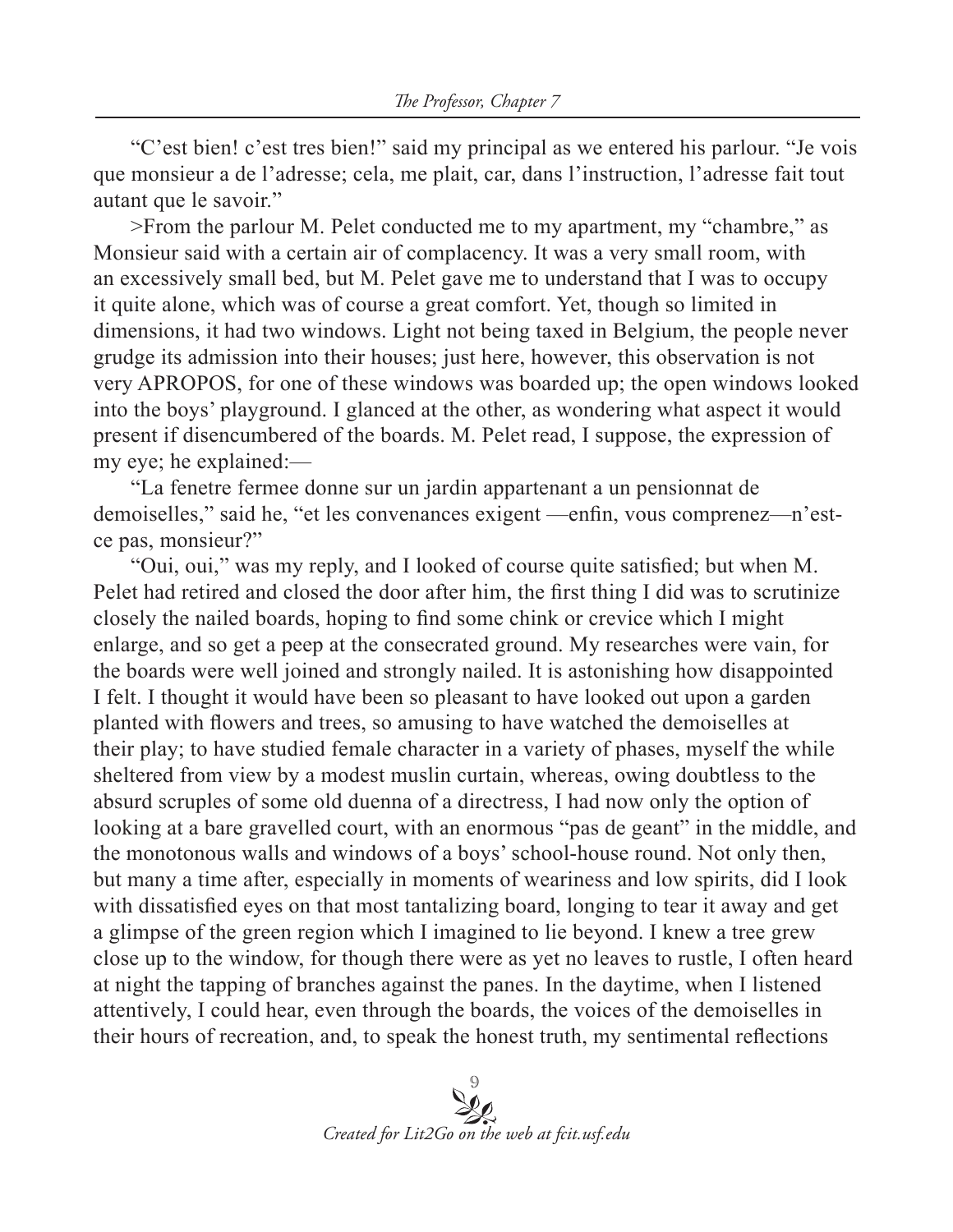were occasionally a trifle disarranged by the not quite silvery, in fact the too often brazen sounds, which, rising from the unseen paradise below, penetrated clamorously into my solitude. Not to mince matters, it really seemed to me a doubtful case whether the lungs of Mdlle. Reuter's girls or those of M. Pelet's boys were the strongest, and when it came to shrieking the girls indisputably beat the boys hollow. I forgot to say, by-the-by, that Reuter was the name of the old lady who had had my window bearded up. I say old, for such I, of course, concluded her to be, judging from her cautious, chaperon-like proceedings; besides, nobody ever spoke of her as young. I remember I was very much amused when I first heard her Christian name; it was Zoraide—Mademoiselle Zoraide Reuter. But the continental nations do allow themselves vagaries in the choice of names, such as we sober English never run into. I think, indeed, we have too limited a list to choose from.

Meantime my path was gradually growing smooth before me. I, in a few weeks, conquered the teasing difficulties inseparable from the commencement of almost every career. Ere long I had acquired as much facility in speaking French as set me at my ease with my pupils; and as I had encountered them on a right footing at the very beginning, and continued tenaciously to retain the advantage I had early gained, they never attempted mutiny, which circumstance, all who are in any degree acquainted with the ongoings of Belgian schools, and who know the relation in which professors and pupils too frequently stand towards each other in those establishments, will consider an important and uncommon one. Before concluding this chapter I will say a word on the system I pursued with regard to my classes: my experience may possibly be of use to others.

It did not require very keen observation to detect the character of the youth of Brabant, but it needed a certain degree of tact to adopt one's measures to their capacity. Their intellectual faculties were generally weak, their animal propensities strong; thus there was at once an impotence and a kind of inert force in their natures; they were dull, but they were also singularly stubborn, heavy as lead and, like lead, most difficult to move. Such being the case, it would have been truly absurd to exact from them much in the way of mental exertion; having short memories, dense intelligence, feeble reflective powers, they recoiled with repugnance from any occupation that demanded close study or deep thought. Had the abhorred effort been extorted from them by injudicious and arbitrary measures on the part of the Professor, they would have resisted as obstinately, as clamorously, as desperate swine; and though not brave singly, they were relentless acting EN MASSE.